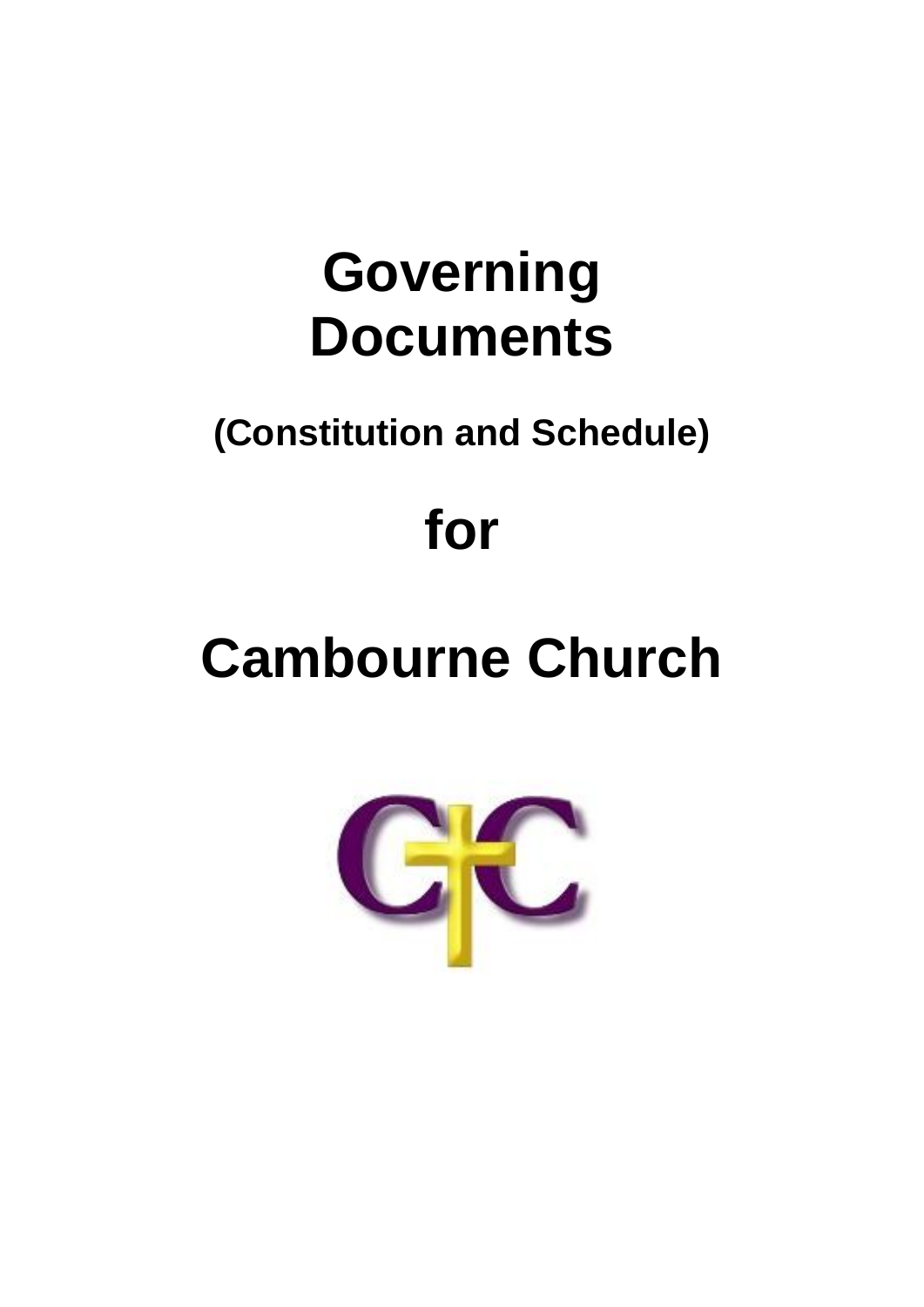- **This Constitution was** adopted at a Special Congregational Meeting held on
	- 4<sup>th</sup> December 2011 and relates to the charitable unincorporated association governed by this Constitution and known as Cambourne Church.

### **Introduction**

- 1) In this Constitution (including the Schedule to it) the following expressions have the following meanings:
	- a) 'the Area of Benefit' means the area specified in paragraph 2 of the Schedule;
	- b) 'the Charity' means the charity constituted by this Constitution;
	- c) 'Congregational Meeting' means a meeting of the Members;
	- d) 'Co-opted Trustees' means Trustees appointed by the Trustees under clause 22(c);
	- e) 'Elected Trustees' means Trustees elected under clause 22(b);
	- f) 'the LEP' means the Local Ecumenical Partnership specified in paragraph 1 of the Schedule;
	- g) 'the Members' means the members of the Charity;
	- h) 'the Participating Churches' means the Churches specified in paragraph 4 of the Schedule;
	- i) 'the Participating Denominations' means the denominations specified in paragraph 3 of the Schedule;
	- j) 'the Schedule' means the Schedule to this Constitution;
	- k) 'the Sponsoring Body' means the body specified in paragraph 6 of the Schedule;
	- l) 'the Trustees' means the body of trustees constituted by clause 22 of this Constitution (who are the charity trustees of the Charity for the purposes of the Charities Act 1993).

#### **Purpose of the Charity**

- 2) The purpose of the Charity is to advance the Christian faith in the Area of Benefit in accordance with the principles and practices of the Participating Churches.
- 3) In achieving its purpose, the Charity will engage in a range of activities, either on its own or with others, including (but not restricted to):
	- a) the celebration of public worship;
	- b) the teaching of the Christian faith;
	- c) mission and evangelism;
	- d) pastoral work, including visiting the sick and the bereaved;
	- e) the provision of facilities with a Christian ethos for the local community, including (but not restricted to) the elderly, the young and other groups with special needs; and
	- f) the support of other charities in the UK and overseas.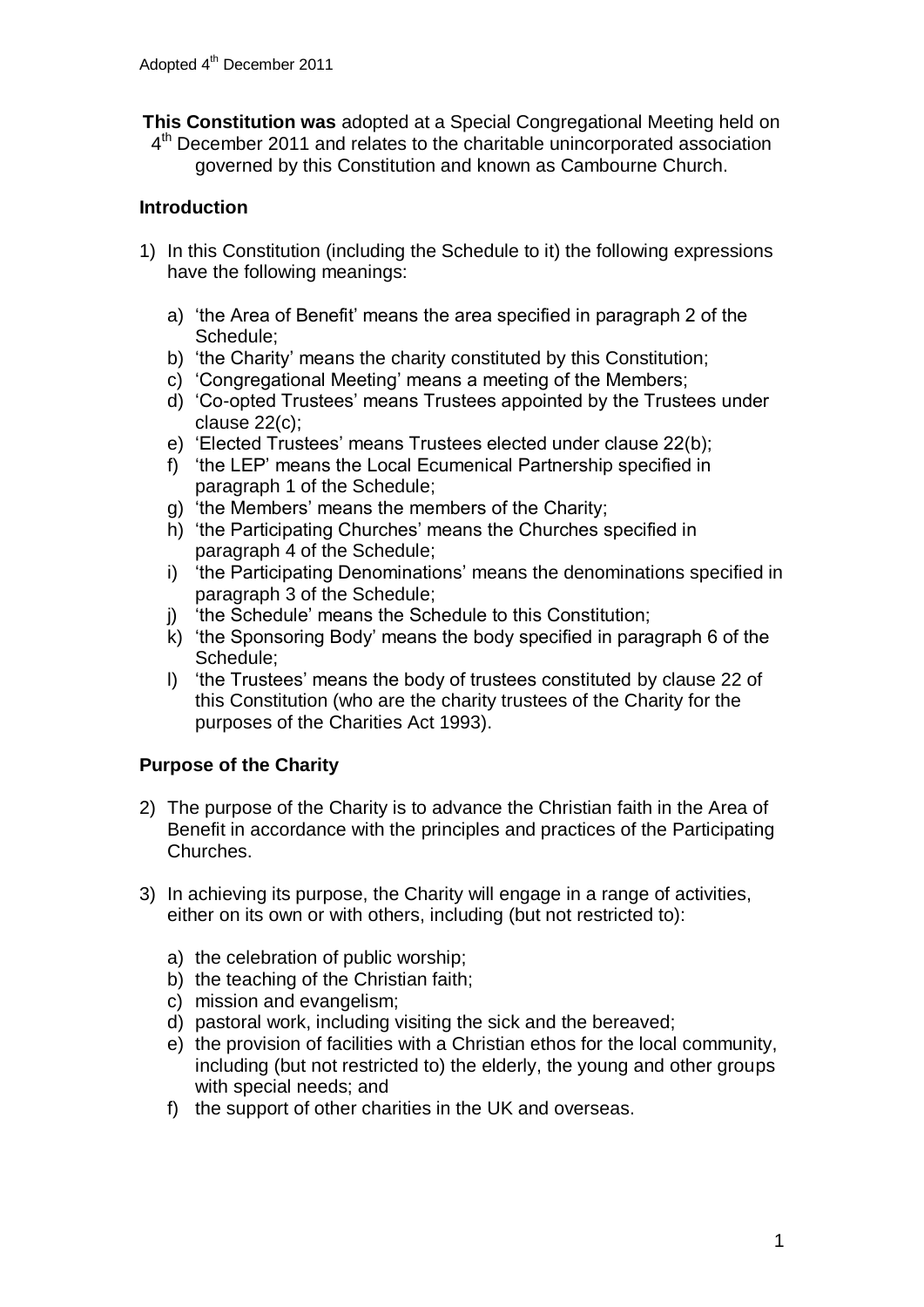#### **Membership of the Charity**

- 4) The duly authorised ministers for the time being of the LEP (whether ordained or lay) are Members by virtue of their office.
- 5) Other persons shall be entitled to membership of the Charity if entitled to membership of the LEP in accordance with the provisions of the Schedule.
- 6) The Trustees must keep a register of Members, which must be made available to any Member upon request. The register must record the name, address and denominational affiliation within the LEP of each Member.
- 7) Membership of the Charity shall be terminated if the Member concerned:
	- a) gives written notice of his or her resignation to the Trustees;
	- b) ceases to be entitled to membership of the LEP (including as a result of any disciplinary procedure conducted by one or more of the Participating Denominations conducted in accordance with paragraph 13 of the Schedule); or
	- c) dies.
- 8) Membership of the Charity is personal and not transferable.

#### **Congregational meetings**

- 9) There shall be the following kinds of Congregational Meeting of the Charity:
	- a) Annual Congregational Meetings;
	- b) Ordinary Congregational Meetings;
	- c) Special Congregational Meetings;
- 10)Congregational Meetings shall be convened by or on behalf of the Trustees, either:
	- a) by giving 14 days' (or, in the case of a Special Congregational Meeting, 21 days') notice in writing sent to the addresses recorded for the Members in the register of Members; or
	- b) by giving verbal notice given at each service of public worship held in the LEP on the two Sundays (or, in the case of a Special Congregational meeting, the three Sundays) immediately preceding the date of the Congregational Meeting.
- 11)An Annual Congregational Meeting must be held within 12 months of the adoption of this Constitution and once in every subsequent calendar year.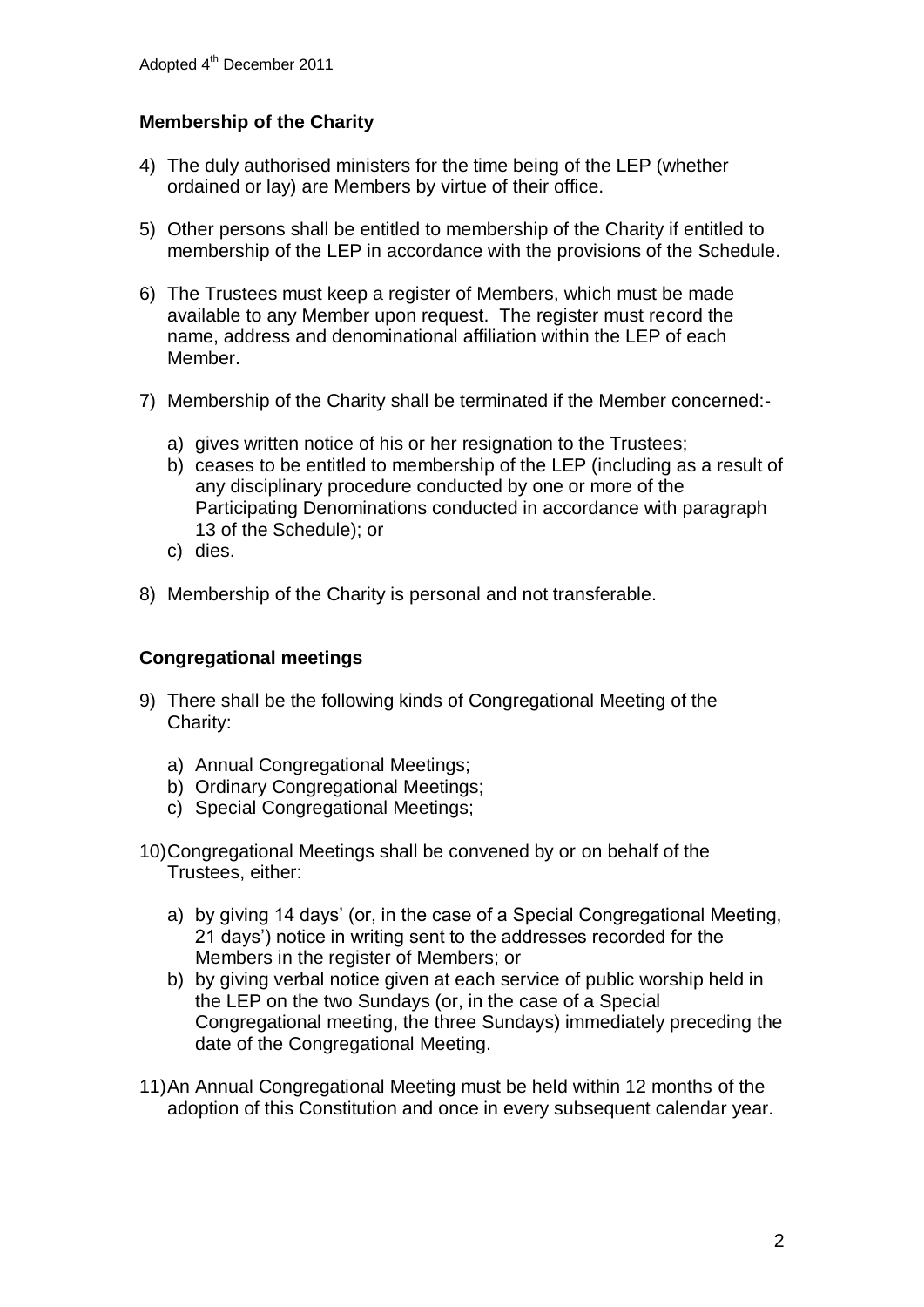- 12)The business of an Annual Congregational Meeting is to:
	- a) receive the report of the Trustees on the Charity's activities since the previous Annual Congregational Meeting;
	- b) review the life and witness of the Charity;
	- c) elect Trustees from among the Members by processes that are clear and open;
	- d) receive the accounts of the Charity for the previous financial year;
	- e) appoint an auditor or independent examiner for the Charity; and
	- f) consider any other business put before it by the Trustees.
- 13)An Ordinary Congregational Meeting shall be convened on not less than two occasions in each calendar year.
- 14)The business of an Ordinary Congregational Meeting is to:
	- a) review the life and witness of the LEP;
	- b) consider topics relevant to the local and wider witness of the LEP;
	- c) receive reports covering all aspects of the life of the LEP;
	- d) consider matters brought to it by the Trustees, so as to offer advice or guidance (to which the Trustees must have regard), and to indicate support as required:
	- e) help to shape the life, work and vision of the LEP.
- 15)A Special Congregational Meeting may be called at any time by the Trustees and must be called by them within 21 days after receiving a written request from at least one-tenth of the Members for the time being.
- 16)In the case of a Special Congregational Meeting the notice of the meeting must include an indication of the business to be transacted.
- 17)The business of a Special Congregational Meeting shall comprise that referred to in the notice convening it and no other.
- 18)No business shall be conducted at any Congregational Meeting unless at least 29 or one-third of the number of Members for the time being (if greater), are present.
- 19)The chair of the Trustees or (if the chair is unable or unwilling to do so) some other Member elected by those present shall preside at any Congregational Meeting.
- 20)Except as otherwise provided in this Constitution, every issue at a Congregational Meeting shall be determined by a simple majority of votes cast by the Members present and voting.
- 21)Except for the chair of the meeting, who in the case of an equality of votes has a second or casting vote, every Member present in person at any Congregational Meeting is entitled to one vote on every issue.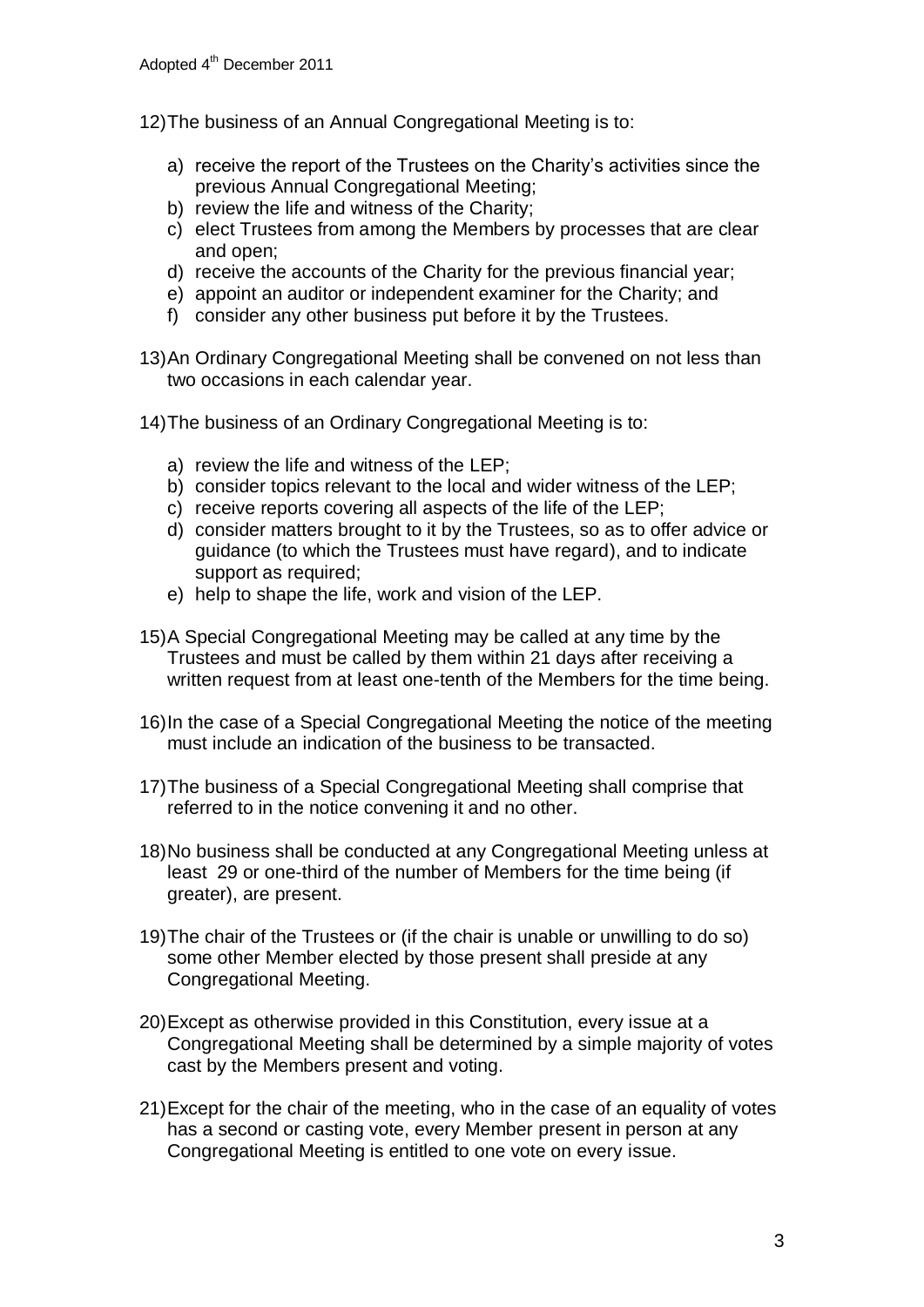### **Trustees**

- 22)The Charity shall be administered and managed by a body of trustees consisting of:
	- a) *ex officio* Trustees, being the ministers of the LEP for the time being;
	- b) Seven Elected Trustees elected at the Annual Congregational Meeting; and
	- c) not more than five Co-opted Trustees appointed by the Trustees.
- 23)The first Elected Trustees shall be elected at the meeting at which this Constitution is adopted.
- 24)Elected Trustees shall hold office from the end of the Annual Congregational Meeting at which they are elected until the end of the third such meeting after their appointment, but shall be eligible for re-election at that meeting.
- 25)No person may be elected as an Elected Trustee or appointed as a Coopted Trustee unless he or she:
	- a) is a Member;
	- b) is aged 18 or above;
	- c) is not disqualified from acting as a Trustee by virtue of section 72 Charities Act 1993 (or any statutory re-enactment or modification of that provision); and
	- d) has indicated his or her willingness to serve as a Trustee.
- 26)Co-opted Trustees serve until the end of the next Annual Congregational Meeting following their appointment.
- 27)A Trustee shall cease to hold office if he or she:
	- a) is disqualified from acting as a Trustee by virtue of section 72 Charities Act 1993 (or any statutory re-enactment or modification of that provision);
	- b) ceases to be a Member;
	- c) dies or becomes incapable by reason of mental disorder, illness or injury of managing and administering his or her own affairs;
	- d) resigns as trustee by notice to the Trustees (but only if at least two Trustees will remain in office when the notice of resignation takes effect); or
	- e) is absent without the permission of the Trustees from all their meetings held within a period of six consecutive months and the Trustees resolve that his or her office be vacated.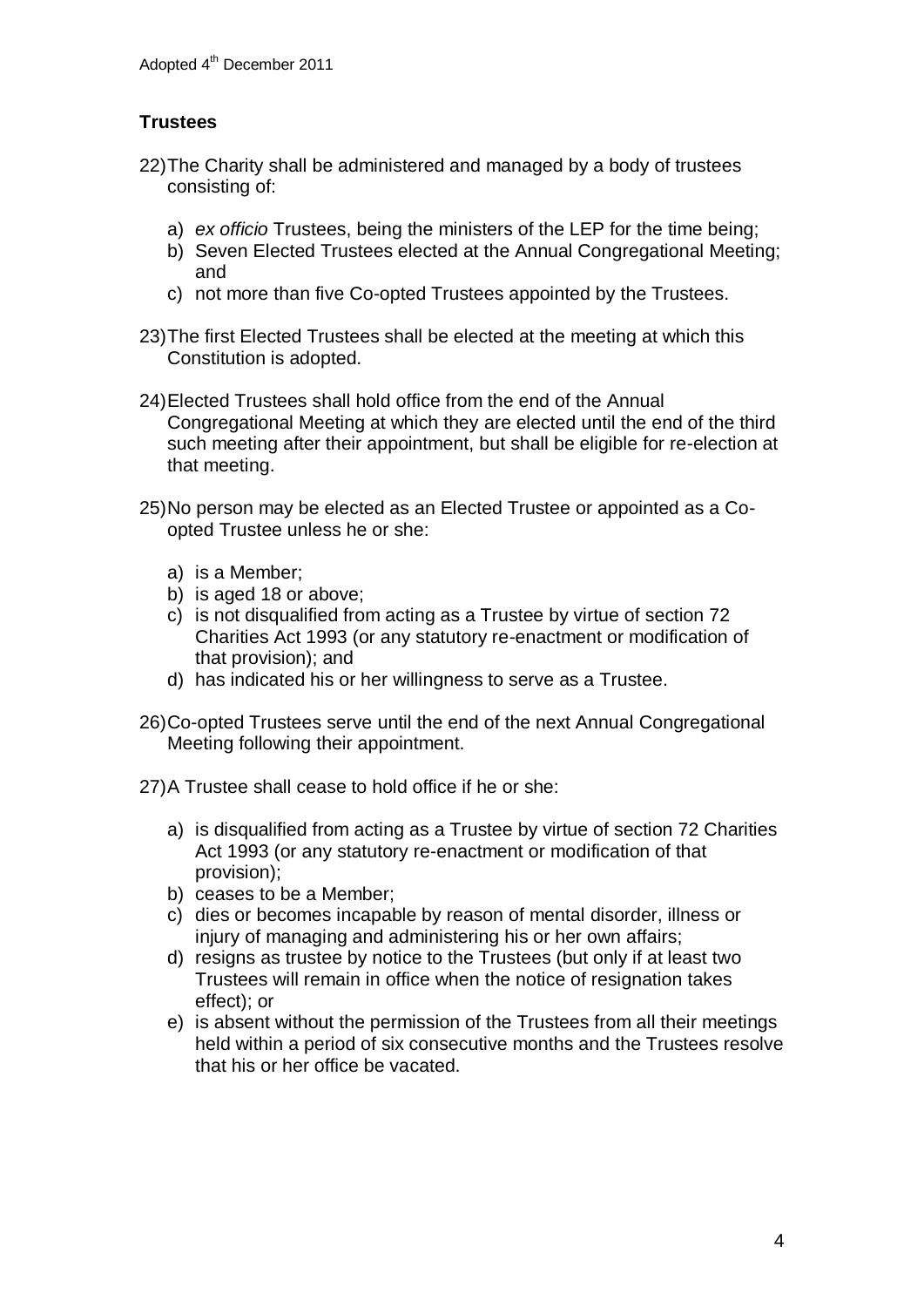#### **Proceedings of the Trustees**

- 28)The Trustees may regulate their proceedings as they think fit, subject to the provisions of this constitution.
- 29)The Trustees must hold at least two meetings in each calendar year.
- 30)At their first meeting after an Annual Congregational Meeting the Trustees shall elect the following officers from amongst their number:
	- a) a chair;
	- b) a secretary; and
	- c) a treasurer.
- 31)Any Trustee may request a meeting of the Trustees and the secretary must convene a meeting of the Trustees if requested to do so by a Trustee.
- 32)Questions arising at a meeting must be decided by a majority of votes.
- 33)In the case of an equality of votes, the person who chairs the meeting shall have a second or casting vote.
- 34)No decision may be made by a meeting of the Trustees unless a quorum is present at the time the decision is purported to be made.
- 35)The quorum shall be either:
	- a) two or the number nearest to one third of the total number of Trustees, whichever is the greater; or
	- b) such larger number as may be decided from time to time by the Trustees.
- 36)A Trustee shall not be counted in the quorum present when any decision is made about a matter upon which that Trustee is not entitled to vote.
- 37)If the number of Trustees is less than the number fixed as the quorum, the continuing Trustees or Trustee may act for the purpose of filling vacancies or of calling a Congregational Meeting but for no other purpose.
- 38)The person elected as the chair shall chair meetings of the Trustees.
- 39)If the chair is unable or unwilling to preside or is not present within ten minutes after the time appointed for the meeting, the Trustees present may appoint one of their number to chair that meeting.
- 40)The person appointed to chair meetings of the Trustees shall have no functions or powers except those conferred by this Constitution or delegated to him or her in writing by the Trustees.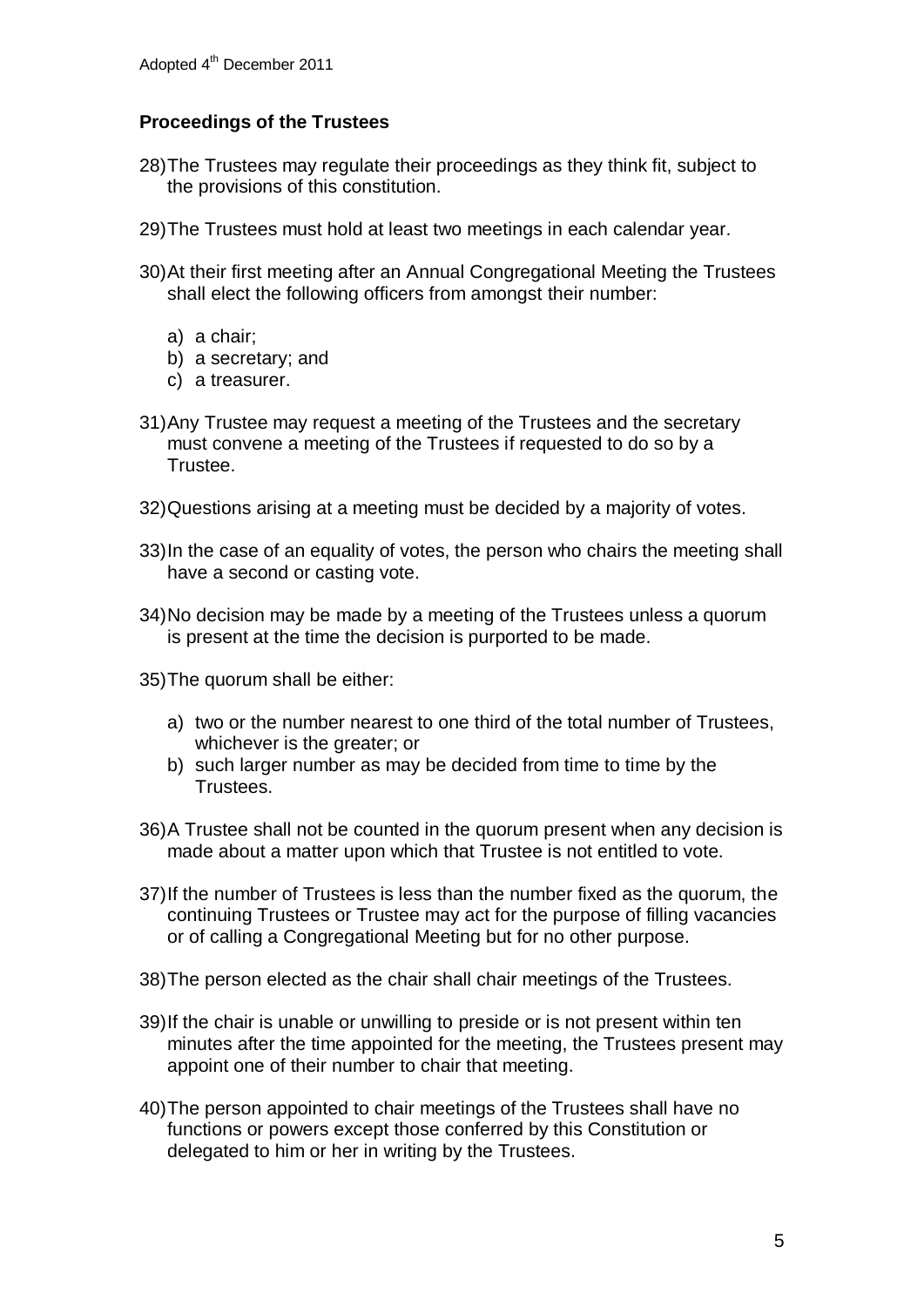- 41)A resolution in writing signed by all the Trustees entitled to receive notice of a meeting of Trustees or of a committee of the Trustees and to vote upon the resolution shall be as valid and effectual as if it had been passed at a meeting of the Trustees or (as the case may be) a committee of Trustees duly convened and held.
- 42)The resolution in writing may comprise several documents, each containing the text of the resolution in like form and each signed by one or more Trustees.
- 43)The Trustees may delegate any of their powers or functions to a committee of two or more persons, all or a majority of whom shall be Trustees, subject to such conditions (if any) as they think fit. All acts and proceedings of any such committee must be reported promptly to the Trustees.
- 44)The Trustees must keep minutes of all:
	- a) appointments of officers and Co-opted Trustees made by the Trustees;
	- b) proceedings at Congregational Meetings; and
	- c) meetings of the Trustees and committees of the Trustees, including:
		- i) the names of the Trustees or committee members present at the meeting;
		- ii) the decisions made at the meeting; and
		- iii) where appropriate, the reasons for the decisions.

#### **Accounting and reporting**

- 45)The Trustees must comply with their obligations under charity law with regard to:
	- a) the keeping of accounting records for the Charity;
	- b) the preparation of annual statements of account for the Charity;
	- c) the transmission of the statements of account to the Charity; and
	- d) the preparation of an Annual Report and an Annual Return and their submission to the Charity Commission.

#### **Powers of Trustees**

46)In order to further the purpose of the Charity the Trustees may:

- a) raise funds, provided that in doing so the Trustees must not undertake any substantial permanent trading activity and must comply with any relevant statutory regulations;
- b) apply for and accept grants and provide security in respect of obligations under grant agreements;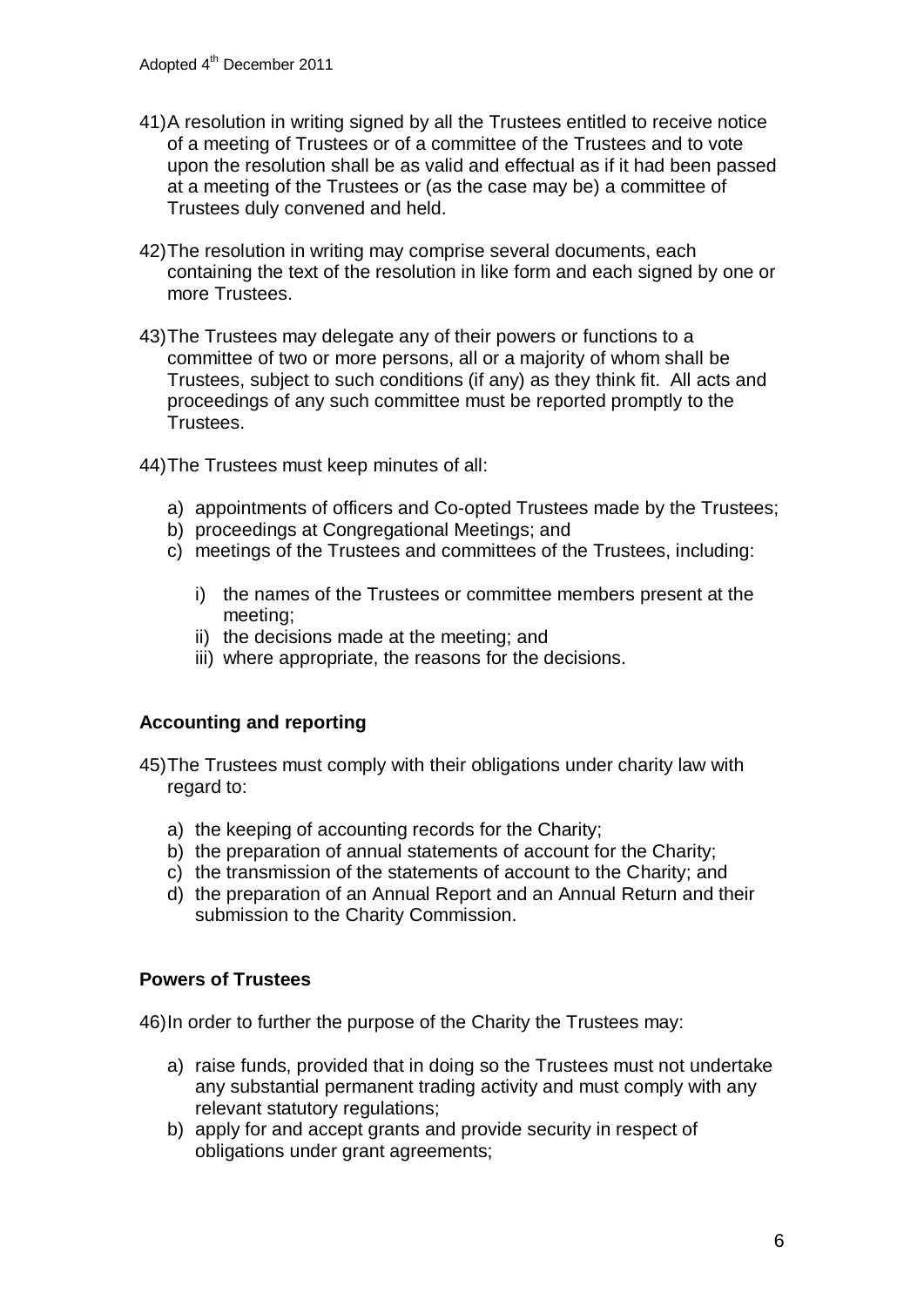- c) buy, take on lease or in exchange, hire or otherwise acquire any property and maintain and equip it for use;
- d) where the Charity owns property, sell, lease or otherwise dispose of all or any part of the property, subject to such consents as are required by law;
- e) borrow money and charge the whole or any part of the property belonging to the Charity as security for repayment of the money borrowed, subject to such consents as are required by law;
- f) co-operate with other charities, voluntary bodies and statutory authorities and exchange information and advice with them;
- g) establish or support any charitable trusts, associations or institutions formed for any purpose connected with the purpose of the Charity;
- h) acquire, merge with or enter into any partnership or joint venture arrangement with any other charity formed for any purpose connected with the purpose of the Charity;
- i) set aside income as a reserve against future expenditure but only in accordance with a written policy about reserves;
- j) obtain and pay for such goods and services as are necessary for carrying out the work of the Charity;
- k) open and operate such bank and other accounts as the Trustees consider necessary and invest funds and delegate the management of funds in the same manner and subject to the same conditions as the Trustees of a trust are permitted to do by the Trustee Act 2000; and
- l) do all such other lawful things as are necessary for the achievement of the purpose of the Charity.

# **Application of funds**

47)The Trustees shall pay out of the income and property of the Charity all the proper costs and expenses of administering the Charity.

# **Trustee benefits**

- 48)No Trustee or any person connected with a Trustee may receive from the Charity any payment of money or other material benefit (whether direct or indirect) except by way of:
	- a) reasonable remuneration or stipend paid to any Trustee who is a minister of the LEP;
	- b) reimbursement of reasonable out of pocket expenses (including hotel and travel costs) actually incurred in the administration of the Charity;
	- c) interest at a reasonable rate on money lent to the Charity;
	- d) a reasonable rent or hiring fee for property let or hired to the Charity;
	- e) an indemnity in respect of any liabilities properly incurred in or about the administration of the Charity (including the costs of a successful defence to criminal proceedings);
	- f) benefits received by the Trustee as a Member where such benefits are no different in nature or extent from those received by other Members; and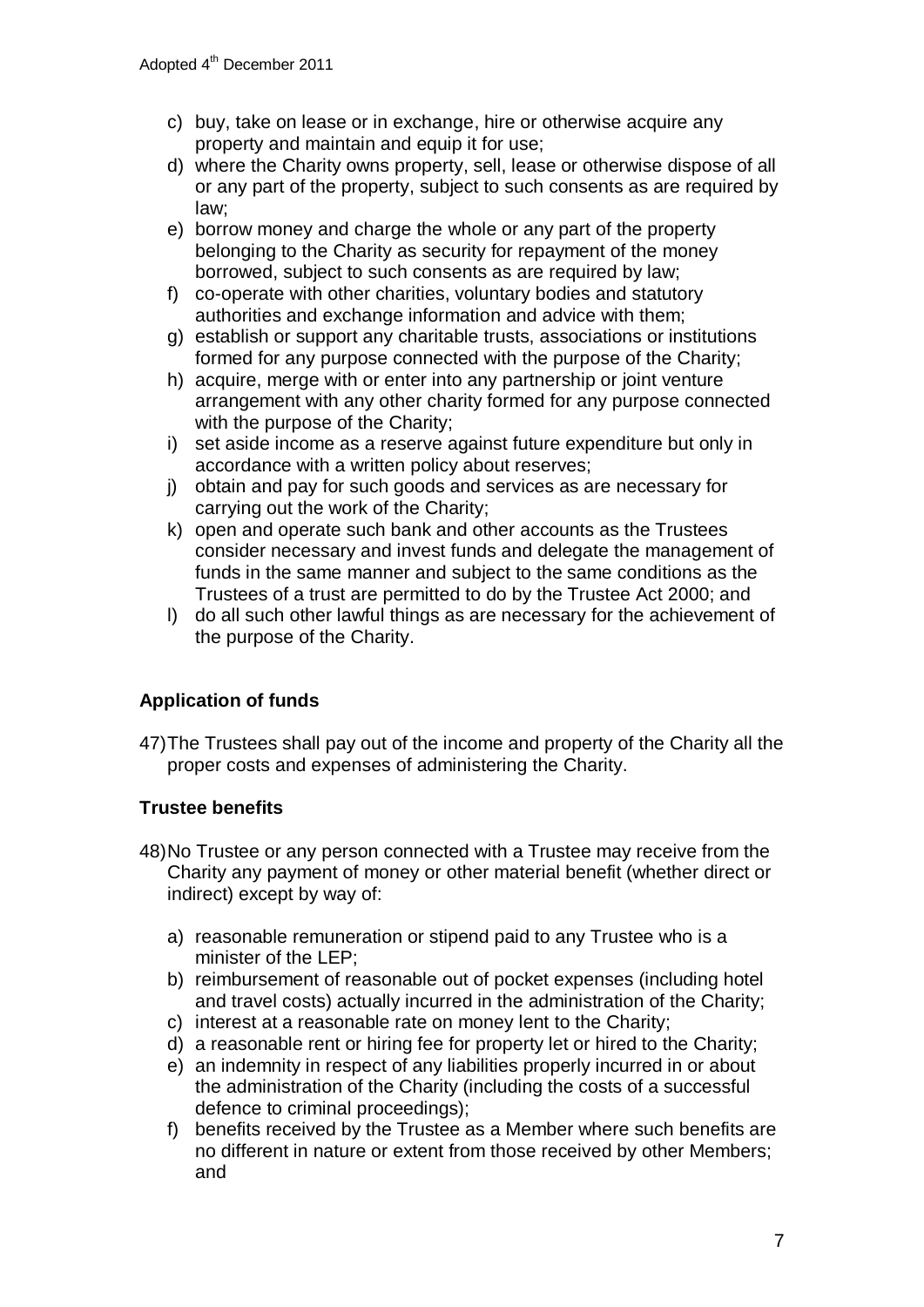- g) payment for employment or services authorised under clause 49.
- 49)The Trustees may employ, or engage under a contract for services, such of their number or any person connected to a Trustee as they may determine provided that:
	- a) the procedure set out in clause 50 is followed;
	- b) the Trustees are satisfied that it is in the interests of the Charity to employ or engage under a contract for services (as the case may be) the Trustee or connected person concerned;
	- c) the Trustees are satisfied that the terms of employment or engagement are reasonable and will be subject to regular and objective review; and
	- d) at no time may a majority of Trustees benefit directly or indirectly from payments made under this clause.
- 50)Whenever a Trustee or a person connected to a Trustee has a personal interest in a matter to be discussed at a meeting of the Trustees or any committee, the Trustee or connected person concerned must:
	- a) declare an interest before discussion on the matter begins;
	- b) withdraw from the meeting for that item unless expressly invited by the chair to remain solely in order to provide information;
	- c) not be counted in the quorum during that part of the meeting; and
	- d) withdraw during the vote and have no vote on the matter.
- 51)For the purpose of clauses 48 to 50 a person is connected with a Trustee if that person is:
	- a) a child, parent, grandchild, grandparent, brother or sister of the Trustee; or
	- b) a spouse, civil partner or co-habitee of the Trustee or of any person falling within (a) above.

52) [Blank ]

#### **Investment**

53)Funds which are not required for immediate use must be placed on deposit or invested.

54)Investments and other property of the Charity may be held:

- a) in the names of the Trustees;
- b) in the name of a nominee (being a corporate body registered or having an established place of business in England and Wales) under the control of the Trustees or of a financial expert acting on their instructions;
- c) in the name of a trust corporation as a holding trustee for the Charity which must be appointed (and may be removed) by deed executed by the Trustees; or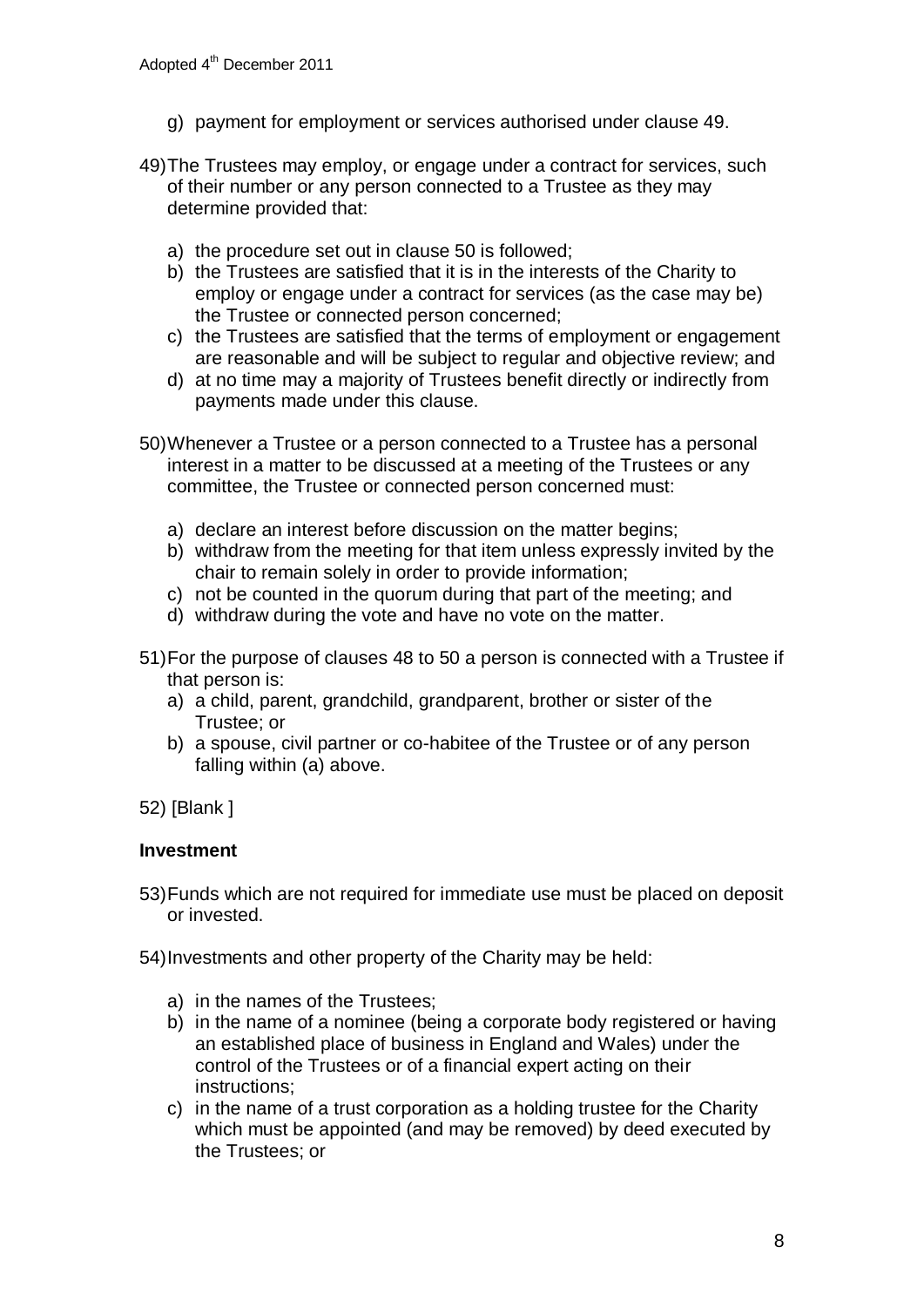d) in the case of land, by the Official Custodian for Charities under an order of the Charity Commission or the Court.

#### **Amendment of Constitution**

- 55)This Constitution (including the Schedule) may be amended at either an Annual or a Special Congregational Meeting provided that:
	- a) No amendment may be made to this clause that would have the effect of making the Charity cease to be a charity at law or altering the purpose of the Charity if the change would not be within the reasonable contemplation of the Members;
	- b) Clauses 48 to 51 may not be amended without the prior written consent of the Charity Commission;
	- c) Members are given 21 days' notice and resolve by not less than twothirds majority of the Members present and voting; and
	- d) the resolution receives the approval of the Sponsoring Body and of the appropriate authority of each of the Participating Denominations.
- 56)A copy of any resolution amending this Constitution must be sent to the Charity Commission within 21 days of its being passed.

#### **Dissolution of Charity**

- 57)The Charity may be dissolved only with the approval of the Sponsoring Body, and the appropriate authority of each of the Participating Denominations.
- 58)If the members resolve to dissolve the Charity the Trustees will remain in office as charity trustees and be responsible for winding up the affairs of the Charity in accordance with the provisions of this Constitution.
- 59)The Trustees must collect in all the assets of the Charity and must pay or make provision for all the liabilities of the Charity.
- 60)The Trustees must apply any remaining property or money:
	- a) directly for the purpose of the Charity;
	- b) by transfer to any charity or charities for purposes the same as, or similar, to the purpose of the Charity; or
	- c) in such other manner as the Charity Commission may approve in writing in advance.
- 61)The Members may pass a resolution before or at the same time as the resolution to dissolve the Charity specifying the manner in which the Trustees are to apply the remaining property or assets of the Charity, in which event the Trustees must comply with the resolution if it is consistent with clause 60.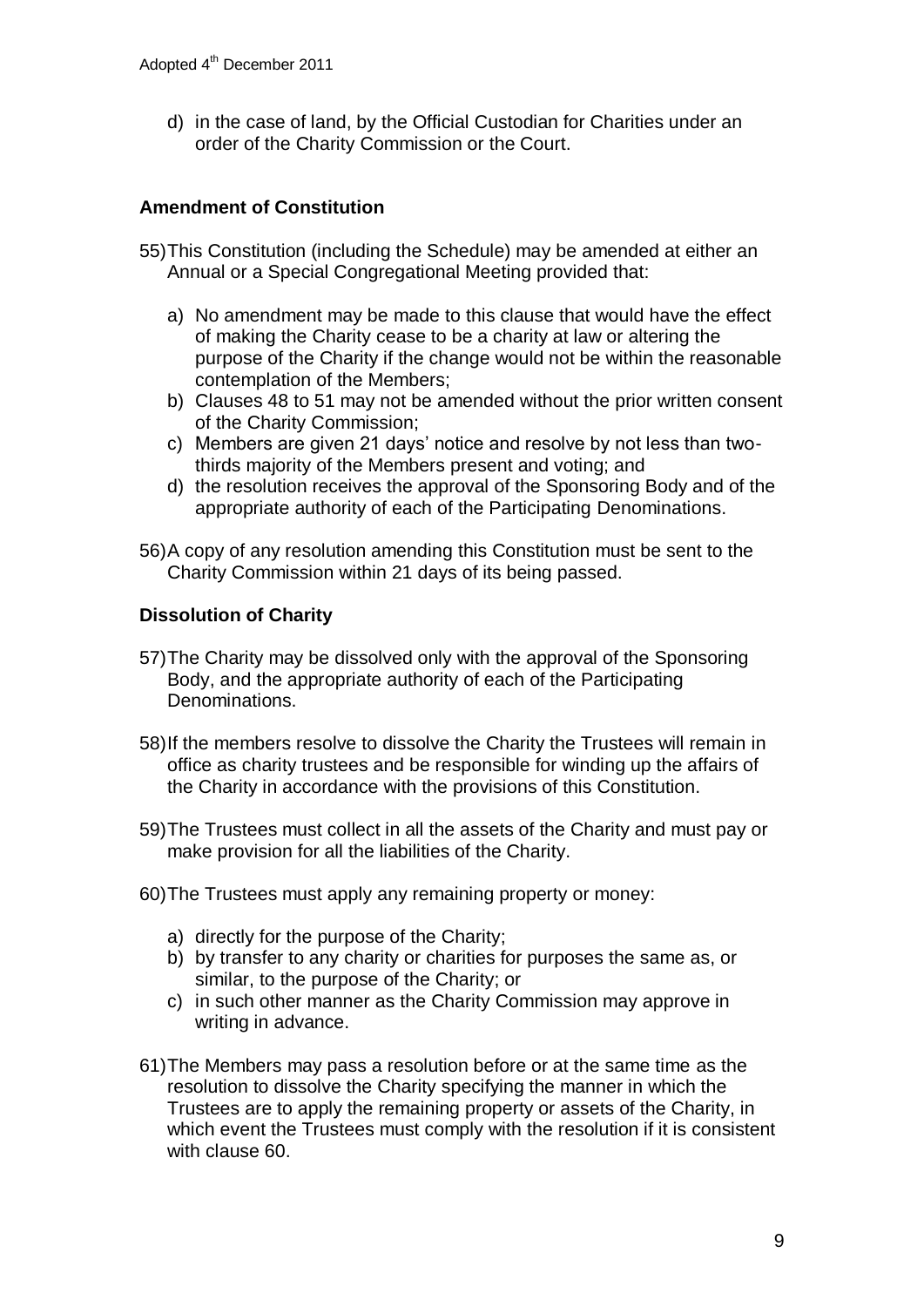- 62)In no circumstances shall the net assets of the Charity be paid to or distributed among the members of the Charity.
- 63)The Trustees must notify the Charity Commission promptly that the Charity has been dissolved. If the Trustees are obliged to send the Charity's accounts to the Commission for the accounting period which ended before its dissolution, they must send the Charity Commission the Charity's final accounts.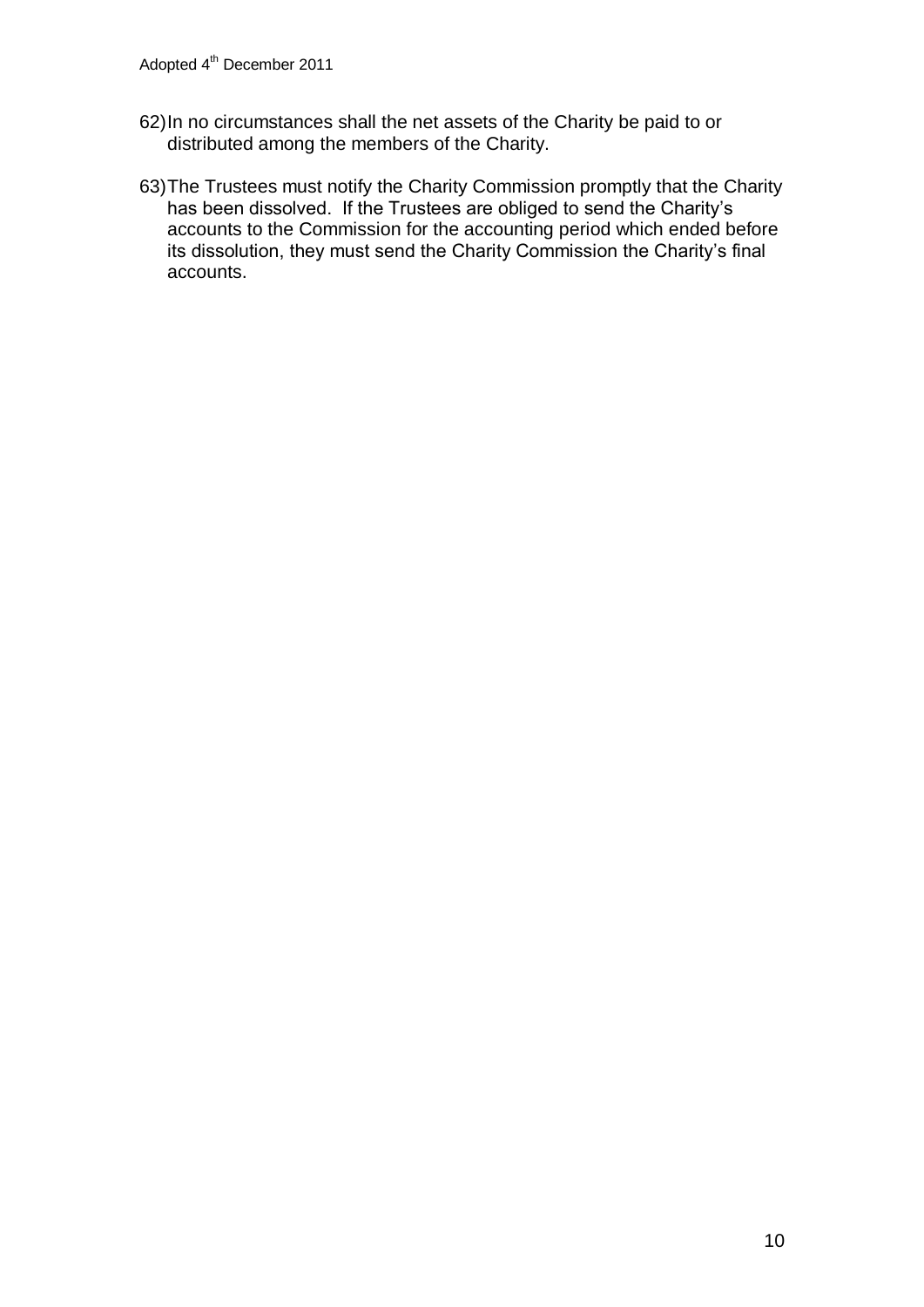# **Schedule**

# **The LEP**

- 1) The Charity:
	- a) gives effect to the local ecumenical partnership *Cambourne Church* approved for the Area of Benefit by the Participating Churches;
	- b) comprises the Participating Churches; and
	- c) looks to the Sponsoring Body for support, encouragement and advice.

# **The Area of Benefit**

2) The area of benefit is the community of Cambourne Cambridgeshire and those who associate with it and benefit from its ministry

# **The Participating Churches**

- 3) The Participating Denominations are:
	- a) Church of England
	- b) Methodist Church of Great Britain
	- c) Baptist Union of Great Britain and
	- d) United Reformed Church
- 4) The Participating Churches are:
	- a) A Church of England parish in the Bourn Deanery and Ely Diocese;
	- b) A Methodist Church within the Cambridge Circuit and East Anglia **District**
	- c) A Baptist Church within the Eastern Baptist Association
	- d) A United Reformed Church within the Eastern Synod
- 5) The Appropriate Authority for each Participating Church is:
	- a) Diocese of Ely of the Church of England
	- b) East Anglia District of the Methodist Church
	- c) In the case of the Baptist Church, the authority of a decision of the Baptist Church Members' Meeting, ratified by the Faith and Unity Department of the Baptist Union of Great Britain
	- d) Eastern Synod of the United Reformed Church

# **The Sponsoring Body**

6) The Sponsoring body is the Cambridgeshire Ecumenical Council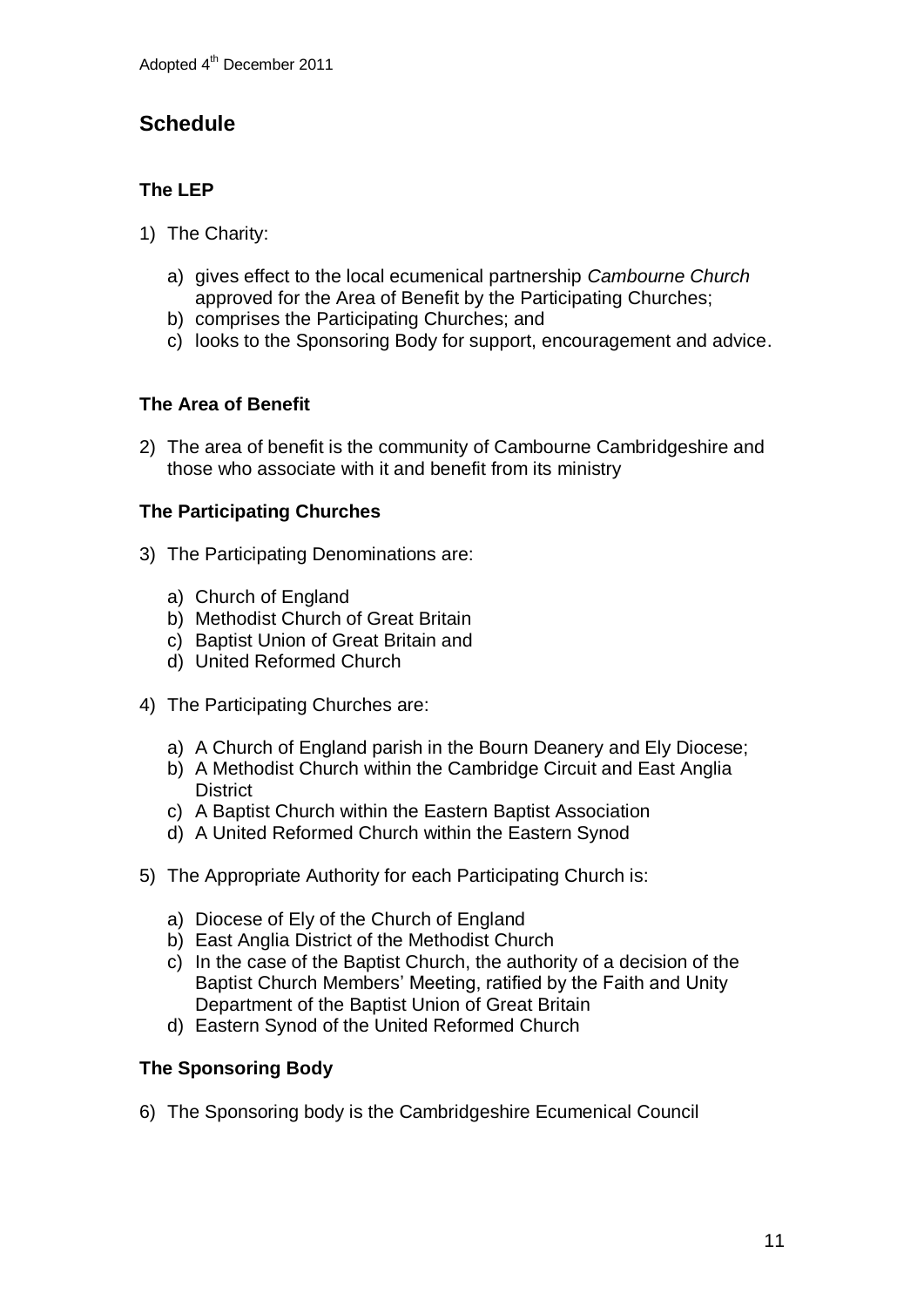#### **Christian Initiation and Belonging**

- 7) Baptism shall be administered according to the rite and/or practice of any of the Participating Denominations, or according to a rite approved by the Participating Denominations through the Sponsoring Body, and shall be set, in normal circumstances, within an act of congregational worship. A register of baptisms shall be kept.
- 8) All persons involved as candidates or parents in baptism, whether of believers or infants, should proceed with the full knowledge of the options that are available to them. Infant Dedication and Thanksgiving for the Gift of a Child shall be among such options, as shall be a service for the Re-Affirmation of Baptismal Faith, as appropriate.
- 9) Preparation for believer's baptism and for confirmation and admission to the full responsibilities and privileges of membership of the LEP shall be undertaken jointly and shall include specific denominational teaching and instruction. Confirmation and reception into membership of the LEP or a transfer and/or extension of membership shall normally be administered at a joint act of worship according to a rite authorised by the Sponsoring Body, and agreed by the confirming ministers.
- 10)Those received into membership of the LEP by joint confirmation in consequence become members of all the Participating Denominations, as well as members of the LEP.
- 11)Those received into membership of the LEP by transfer and extension of membership in consequence become members of all the Participating Denominations which have received them, as well as members of the LEP.
- 12)Baptismal policy and practice shall be in line with the discipline of the Participating Denominations and Churches. Baptism of believers will not normally be administered to those who have previously been baptized as infants. If, however, a candidate who has been baptized as an infant holds a strong conviction about being baptized as a believer, the matter should be referred to the ministry team and the appropriate authorities of the Participating Denominations for consideration in the light of nationally agreed policies. Anyone so baptized shall be eligible for membership of the LEP as a Baptist only.
- 13)Membership discipline shall be in accordance with the procedures of the Participating Denominations. Members affiliated to more than one of the Participating Denominations shall be subject to the procedures of only one of them, as agreed by the Sponsoring Body and the appropriate authorities of the Participating Denominations on the proposal of the Trustees. The standing of any such member with the other Participating Denomination(s) to which they are affiliated shall be reviewed by them in the light of the outcome of that procedure.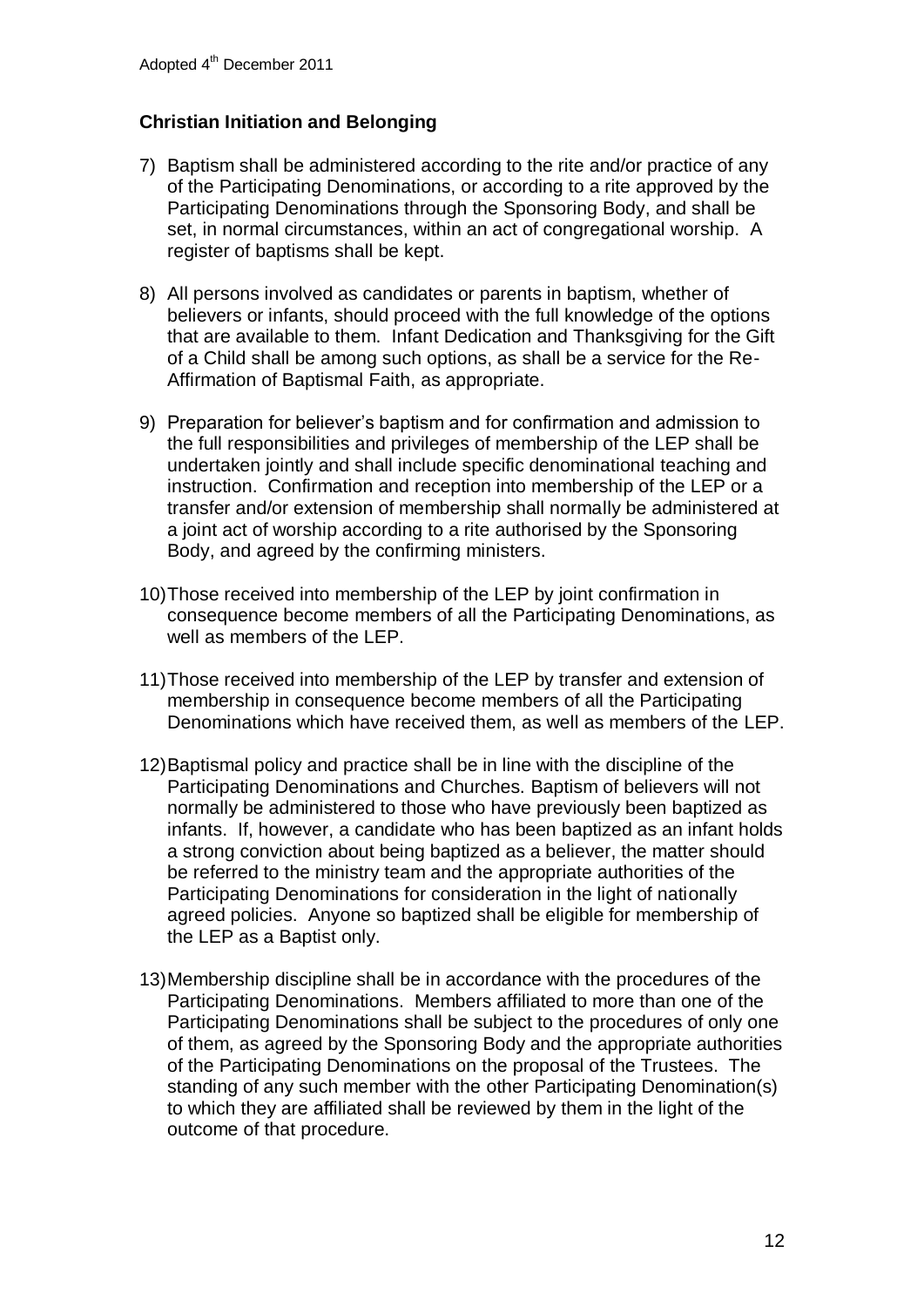#### **Worship**

- 14)The LEP shall respect the faith and practice of each of the Participating Denominations. Worship shall safeguard and present the doctrines, practices, traditions and developing traditions of each of the Participating Denominations and be conducted in accordance with denominational practices and/or using rites adopted by the Sponsoring Body. A balanced and varied pattern of worship shall be aimed for in order to maximise the riches of each tradition and to enable the congregation to explore and express its ecumenical life and aspiration, while at the same time ensuring that worship is accessible and sustaining for all its members. Ordained priests, ministers or other duly authorised persons shall preside at the Eucharist as permitted by the rules of the relevant Participating Denomination.
- 15)The authorisations of each Participating Denomination apply to that denomination's services.
- 16)All those recognised as communicants by the Participating Denominations may receive the sacrament. In arranging services encouragement shall be given to the participation of the whole congregation, especially Lay/Local Preachers, Readers, and others authorised as leaders of worship or as preachers.

#### **Ministry**

- 17)Authorised ministry within the LEP shall be provided by ministers (whether clergy or lay) duly appointed by the Participating Denominations, after consultation with the Sponsoring Body.
- 18)The procedures of the relevant Participating Denominations shall be followed in the appointment/call of ministers. Recognising, however, the importance of continuity, the LEP expects that those responsible for the appointment/call of ministers shall select persons who will respect and develop the ecumenical character of the LEP. To that end, when it is expected that a minister or member of the ministry team serving the LEP may leave, or before any major changes in the responsibility of the minister presently in post are considered, or if additions to the ministry team are being contemplated, the agreed procedure of the Sponsoring Body shall be followed.
- 19) [deleted]
- 20)Newly appointed ministers shall be inducted / welcomed at a service at which they, other members of the ministry team, the LEP and representatives of the Sponsoring Body reaffirm the Ecumenical Vision Statement.
- 21)All ministers serving the LEP shall seek or be offered appropriate status within all the Participating Churches.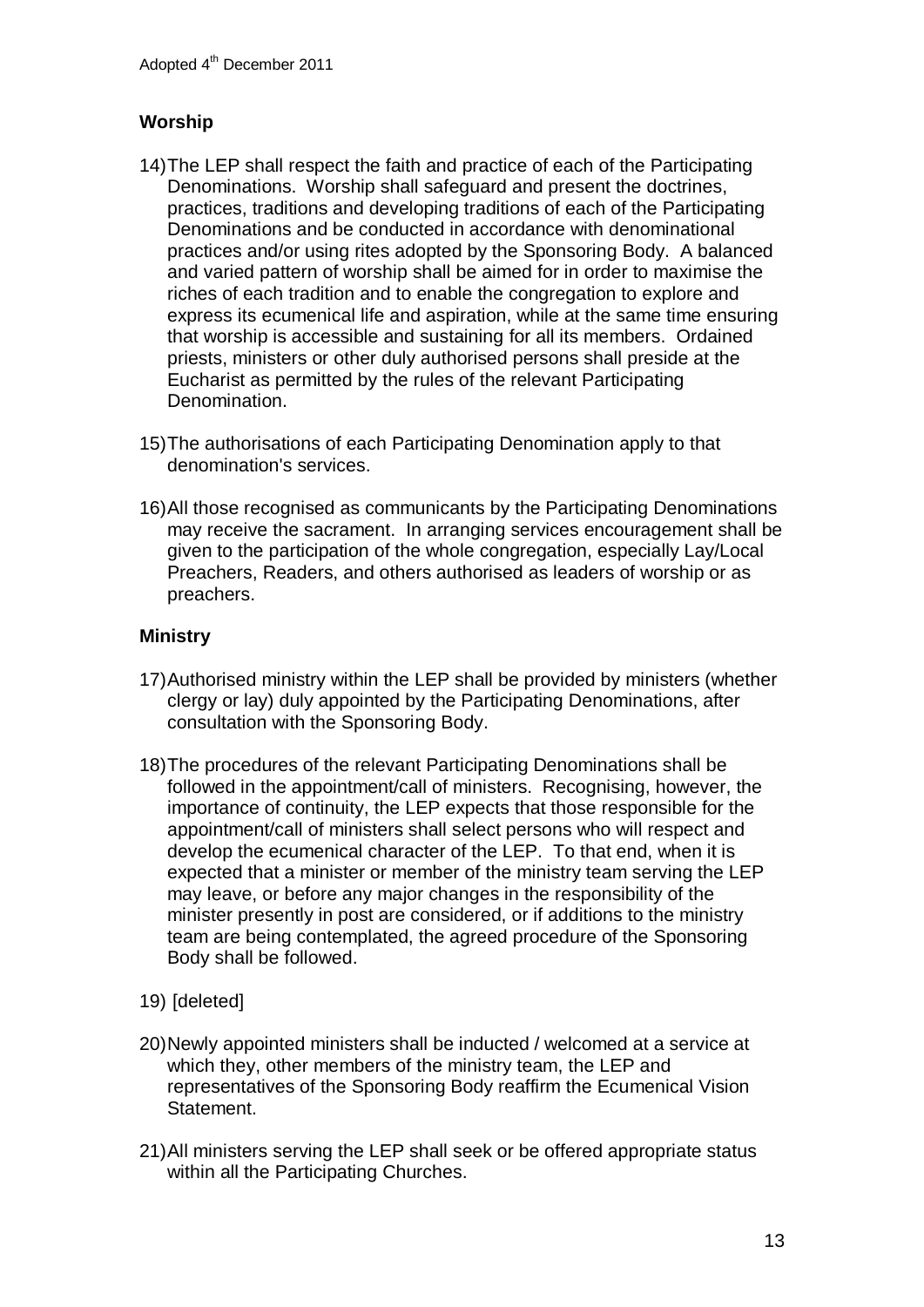22)Remuneration of Ministers shall be in accordance with the practices of the appointing Participating Denomination.

### **Relationship with the Participating Denominations**

23)The Trustees shall be the equivalent of:

- a) The Elders' Meeting in the case of the United Reformed Church;
- b) The Deacons' Meeting in the case of a Baptist Church; and
- c) The Methodist Church Council (according to Standing Order 611 of the Methodist Church)];
- 24) In the case of the Church of England, if the whole or the greater part of the Area of Benefit is comprised within a single parish or district of the Church of England care should be taken to ensure that, as far as possible, the majority, but not all, of membership of the relevant parochial church council or (if there is one) district church council is included in the membership of the Trustees.
- 25)The LEP shall maintain a proper relationship to the appropriate local and regional bodies of the Participating Denominations, fulfilling necessary constitutional requirements. These bodies are:
	- a) In the case of the Church of England, the Bourn Deanery and the Diocese of Ely;
	- b) In the case of the Methodist Church, the Cambridge Circuit;
	- c) In the case of the United Reformed Church, the Eastern Synod; and
	- d) The Eastern Baptist Regional Association and the Baptist Union of Great Britain.
- 26)To that end, meetings of the members of the LEP affiliated to a particular Participating Denomination (as opposed to meetings of the members of the LEP) may be held in order to meet the constitutional requirements of the Participating Denomination concerned.

# **Buildings**

27)The premises of the LEP comprise Cambourne Church Centre, Jeavons Lane, Great Cambourne, CB23 6GW and are subject to a sharing agreement under the provisions of the Sharing of Church Buildings Act, 1969.

#### **Ongoing development**

28)Other churches in or near the Area of Benefit may seek participation in the LEP at any time, subject to the agreement of the appropriate authorities of the Participating Denominations and the Sponsoring Body.